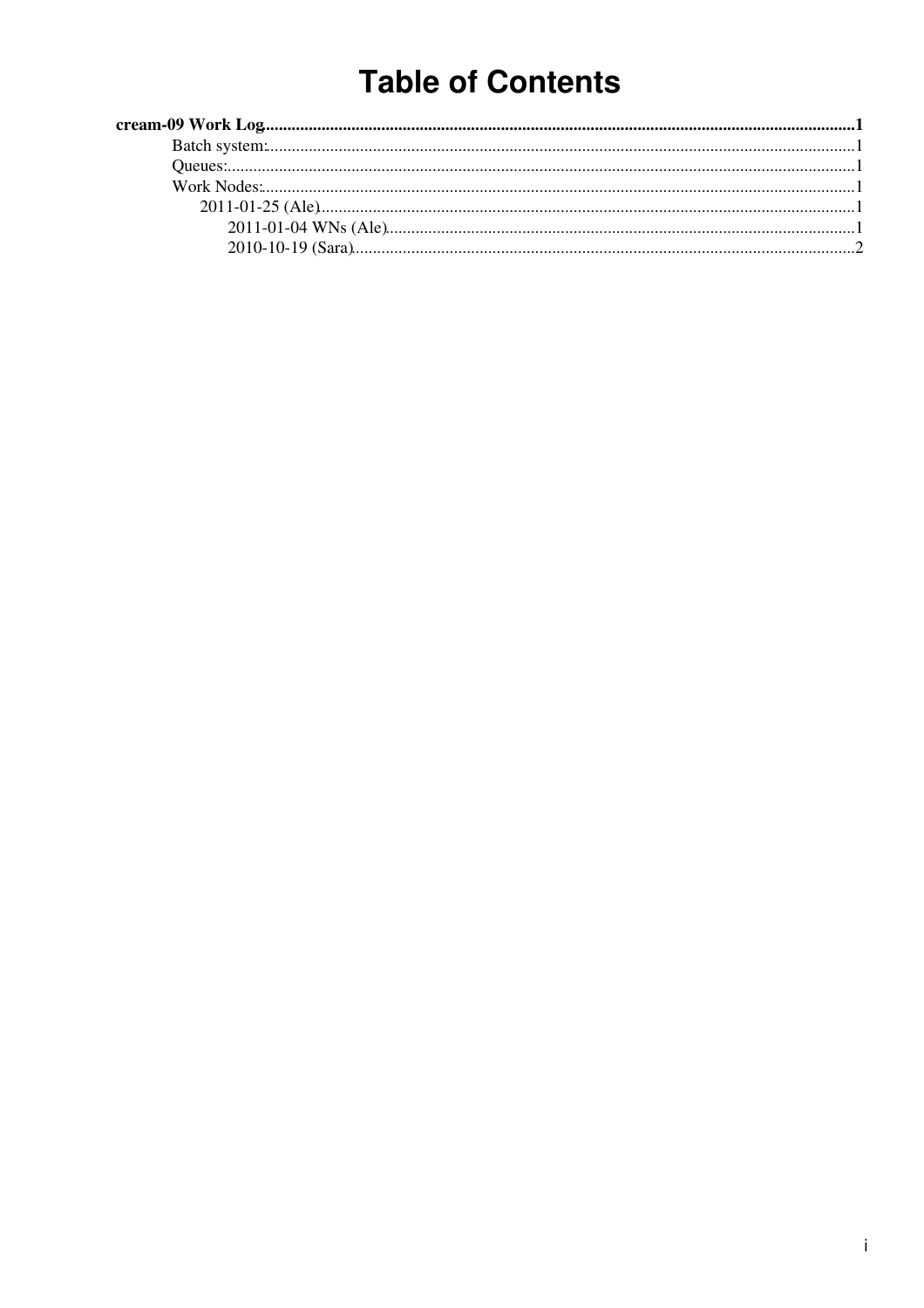## <span id="page-1-0"></span>**cream-09 Work Log**

### <span id="page-1-1"></span>**Batch system:**

• Torque 2.3.6

### <span id="page-1-2"></span>**Queues:**

- cream A
- cream\_B

### <span id="page-1-3"></span>**Work Nodes:**

| <b>HOSTNAME</b> | <b>HW TYPE</b>                                                | <b>KERNEL</b>              | SO. | <b>State</b> | <b>Note</b> |
|-----------------|---------------------------------------------------------------|----------------------------|-----|--------------|-------------|
| $c$ ream-wn-019 | $2*Intel(R) Xeon(TM) CPU 2.40GHz$ . Ram:<br>0.5 <sub>Gb</sub> | 2.6.16.29-xenU i686 SL 4.8 |     |              | np: 75      |
| $c$ ream-wn-020 | $2*Intel(R) Xeon(TM) CPU 2.40GHz$ . Ram:<br>0.5 <sub>Gb</sub> | 2.6.16.29-xenU i686 SL 4.8 |     |              | np: 75      |

#### <span id="page-1-4"></span>**2011-01-25 (Ale)**

• Migration of the dteam VO from CERN to EGI VOMS following these [instructions](https://wiki.egi.eu/wiki/Dteam_vo)

### <span id="page-1-5"></span>**2011-01-04 WNs (Ale)**

- rpm -e --nodeps dcache-dcap jdk
- Update:

```
 CGSI_gSOAP_2.7 i386 1.3.3-1.slc4 glite-WN_sl4_updates 70 k
DPM-client i386 1.7.3-1sec.slc4 glite-WN sl4 updates 5.0 M
DPM-interfaces i386 1.7.3-1sec.slc4 glite-WN_sl4_updates 656 k
 GFAL-client i386 1.11.8-2.slc4 glite-WN_sl4_updates 2.3 M
LFC-client i386 1.7.3-1sec.slc4 glite-WN_sl4_updates 1.8 M
LFC-interfaces i386 1.7.3-1sec.slc4 glite-WN_sl4_updates 705 k
 dcache-srmclient noarch 1.9.5-3 glite-WN_sl4_externals 9.0 M
 fetch-crl noarch 2.7.0-1 glite-WN_sl4_updates 20 k
 glite-TORQUE_client i386 3.1.10-0 glite-TORQUE_client_sl4_updates 2.8 k
 glite-WN i386 3.1.43-0 glite-WN_sl4_updates 5.6 k
 glite-data-delegation-api-c i386 2.0.0-7.slc4 glite-WN_sl4_updates 253 k
 glite-data-delegation-cli i386 2.0.0-5.slc4 glite-WN_sl4_updates 43 k
 glite-data-srm-api-c i386 1.1.0-13.slc4 glite-WN_sl4_updates 1.3 M
 glite-data-transfer-cli i386 3.7.2-1.slc4 glite-WN_sl4_updates 1.2 M
 glite-data-transfer-interface noarch 3.7.0-1 glite-WN_sl4_updates 136 k
 glite-lb-client i386 3.2.2-1.slc4 glite-WN_sl4_updates 1.4 M
 glite-lb-client-interface i386 3.2.1-1.slc4 glite-WN_sl4_updates 467 k
 glite-lb-common i386 6.1.3-2.slc4 glite-WN_sl4_updates 657 k
 glite-security-trustmanager noarch 1.8.16-3 glite-WN_sl4_updates 1.6 M
 glite-security-voms-api i386 1.8.12-1.slc4 glite-WN_sl4_updates 12 k
 glite-security-voms-api-c i386 1.8.12-1.slc4 glite-WN_sl4_updates 4.0 M
 glite-security-voms-api-cpp i386 1.8.12-1.slc4 glite-WN_sl4_updates 4.0 M
 glite-security-voms-clients i386 1.8.12-1.slc4 glite-WN_sl4_updates 706 k
 glite-version noarch 3.1.1-2 glite-TORQUE_client_sl4_updates 4.6 k
glite-wms-brokerinfo-access i386 3.2.1-1.slc4 glite-WN_sl4_updates 222 k<br>glite-wms-common i386 3.2.1-4.slc4 glite-WN_sl4_updates 3.2 M
 glite-wms-common i386 3.2.1-4.slc4 glite-WN_sl4_updates 3.2 M
 glite-wms-utils-classad i386 3.1.7-1.slc4 glite-WN_sl4_updates 68 k
glite-wms-utils-classad i386 3.1.7-1.slc4 glite-WN_sl4_updates 3.2 M<br>glite-wms-utils-exception i386 3.1.3-2.slc4 glite-WN_sl4_updates 55 k
 glite-wms-utils-jobid i386 3.1.5-1.slc4 glite-WN_sl4_updates 95 k
```